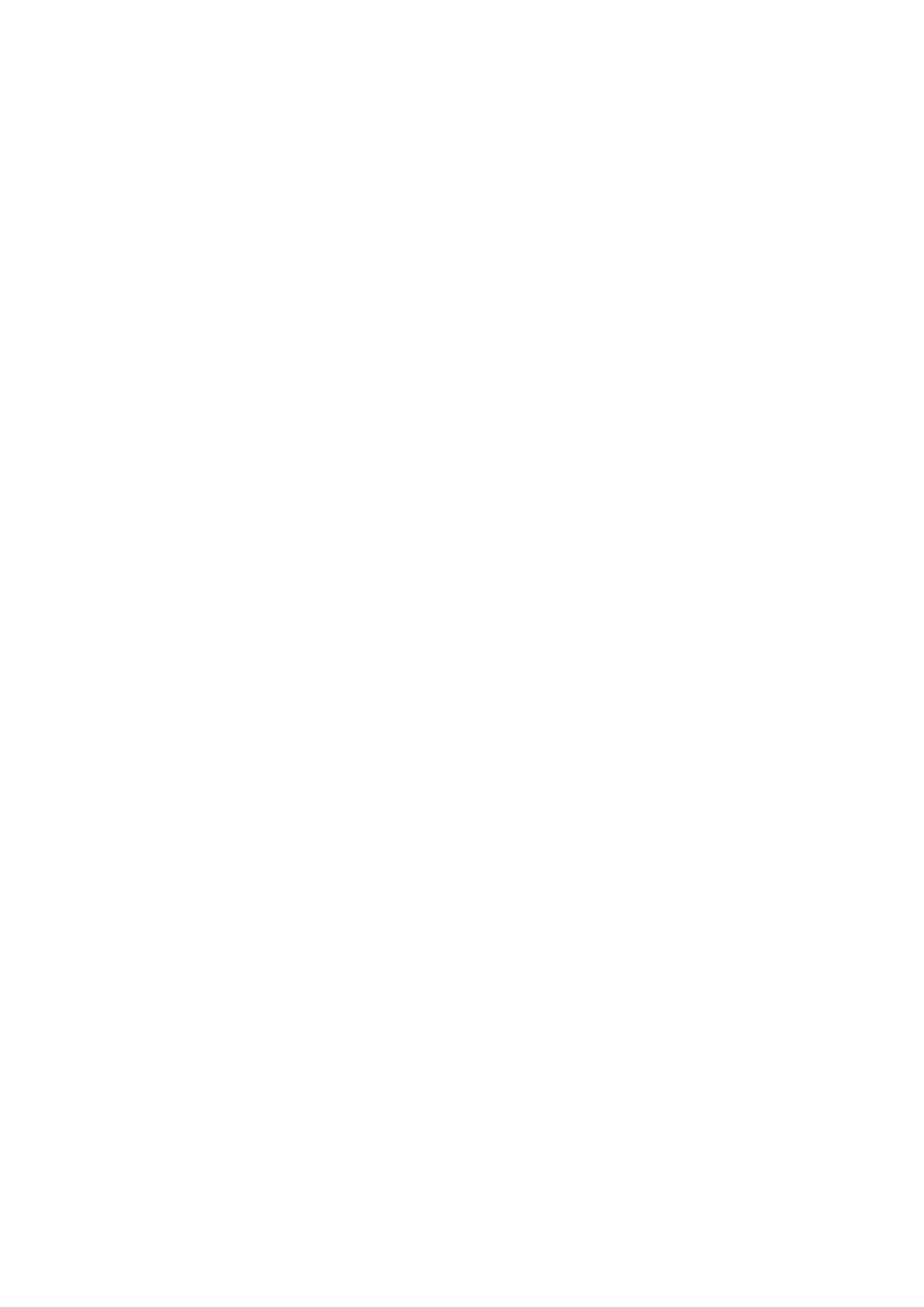# **BOOK REVIEW**

# Transforming Books: Paper, Metamedia and Digitisation

White Magic: The Age of Paper<sup>\*</sup>, Lothar Müller, Cambridge: Polity, 2015, ISBN: 978-0-7456-7253-3

Metamedia: American Book Fictions and Literary Print Culture after Digitization, Alexander Starre, Iowa City: University of Iowa Press, 2015, ISBN: 978-1-60938-359-6

\* First published in German in 2012 as Weiße Magie: Die Epoche des Papiers, München, Carl Hanser Verlag

## Andrew Lockett

University of Westminster Press, UK [a.lockett@westminster.ac.uk](mailto:a.lockett@westminster.ac.uk)

This review asks what a history of paper and a study of metamedia tell us about the paper v. digital debate reported in the media taking place within the trade book publishing industry just as figures reported in 2016 show that eBook sales are slowing and print is showing a very tiny recovery. Müller's book shows how paper was the 'old' digital, transformative, mythical even, whereas the rise of metamedial literature in Starre's book reflected a rise in interest in the material aspects of book objects (and control of) by authors as the vanilla incarnation of digital – the eBook – disappointed. As the mixed ecology of print and digital looks set to continue as both books argue, this review asks whether industry concentration and consolidation is becoming the lead story not ever increasing levels of digital activity.

**Keywords:** Paper; history of the book; publishing; digital publishing; eBook

For well over a decade the trade book publishing industry has appeared to be travelling along a multi-lane one direction highway to 'digital', a destination (precise form unknown) equated with publishing success. The smart money and the high profile industry mantras were all going to be digital in the future, for both large and small companies. This narrative was variously proclaimed, sometimes feared, but mostly celebrated by true believers and the expedient. It entailed the dismantling of established industry structures, promised new dawns of narrative innovation and experimentation and the arrival of an era of unparalleled consumer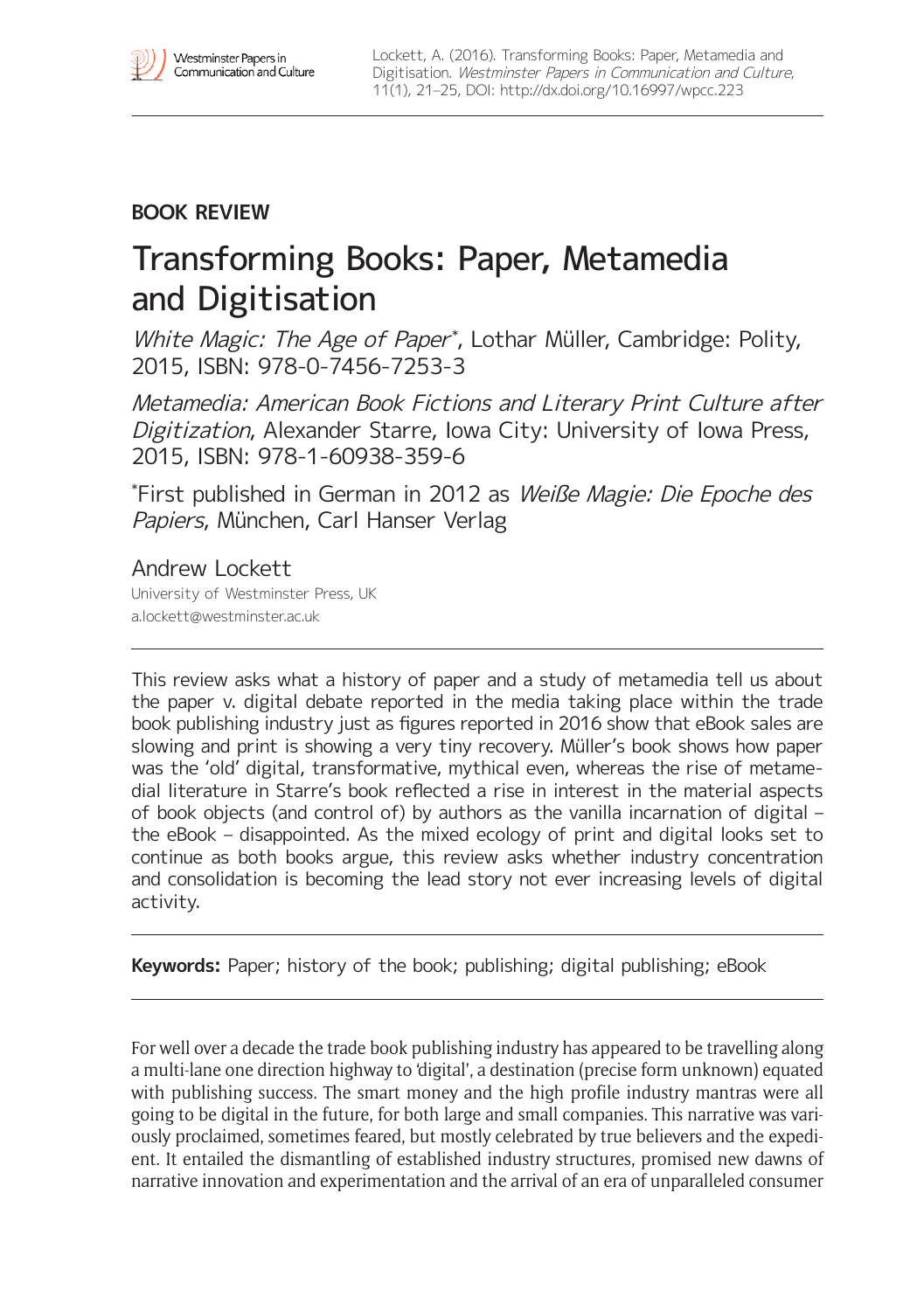sovereignty where 'content' would be delivered by the survivors of this disruptive turmoil of disintermediation instantaneously to everybody, everywhere. It would result in a customer experience so satisfying and endlessly adaptive that pirates would be nullified and trade book publishing would take its place as a bona fide member of the new media club. A bright future was on the horizon, but only for the digitally savvy business, versed in the habits of its readers, committed to (what in practice are) almost unachievably numerous and diverse distribution channels. Disruption in publishing circles was inevitable but endeavouring to manage the process was not all about smart technology as some claimed and was not entirely about replacing paper with bytes despite the rhetoric. This may have become a little clearer when something surprising happened in 2015 as *The Guardian* (Flood, 2016) reported the first drop in eBook sales for the 'Big Five' publishers in the UK market. A comparable figure in *Publisher's Weekly*, (Milliot, 2016a) for the USA showed a decline of 13 per cent. Shortly after the more conservative leaning UK news outlet *The Telegraph* (Furness, 2016) confirmed on 13 May that print sales in the same year had actually risen fractionally to  $f2.76$  billion in 2015 from £2.748 billion in 2014', still dwarfing digital sales that had fallen from £563 million in 2014 to £554 million in 2015. For the US it was the case that print sales had risen by around 2 per cent in two consecutive years (Milliot, 2016b). (Note these figures and the subsequent discussion relate to the trade sector and not the academic or educational publishing markets that have experienced different types of transformation.)

In different ways both Müller and Starre's books anticipate in their conclusions this temporary plateau in eBook sales, or a turning point if you are inclined towards a more dramatic interpretation. Müller's history of the role of paper publishing and printing declares with confidence that 'the paper age is not finished' (263). Starre's *Metamedia on* the other hand looks to the aesthetic potential of metamedial literature reflecting on, 'the possibilities of this ancient contraption of paper and ink, *which has never appeared more modern than now*' [Starre, 264, my itals]. Ours is a hybrid age. Though neither use the term each emphasizes the tangible physical properties of print, in what might be considered a materialist approach, with a small 'm'. Indeed it is true that with the gift market being a core element of the sales year, book publishers probably pay more attention to items like varnish, finish, trim, design, format and packaging than ever before.

Müller's engaging study takes the idea of paper's modernity one stage further by presenting digital as the new paper, paper as the old digital and still unvanquished at that. Those of us used to thinking of paper as a dead tree medium are taken back to a time when paper (then made from rags) was up against parchment and papyrus. When first introduced paper was in the process of, 'slipping into the gaps in communication systems, transmission media and governance techniques'. It solidified in the first wave of bureaucracy or what we might today call the 'audit society', and was mostly recycled from repurposed rags collected by an underclass, a practice that Müller tells us continued until midway through the nineteenth century. Müller quotes Paul Valery's justly famous refrain on the electrifying abilities of paper as a 'storage battery' and 'conductor' (xi). He notes (within the covers of a book on *very* white stock) how paper seemed transformed by the powers of bleach and classier typography into a whiter surface – the hue of modernity as Apple's designs have demonstrated once again. Paper was the medium of speed, globalisation, order, 'a precursor to digital in the analog world' (7). It was considered a technology of almost mythical power, a 'universal substance' (63). Historical practices like excerpting, double-entry book keeping, newspaper clippings, paper's umbilical link with the postal system (for which read email) offer numerous instances of a point, not overplayed in the book, that overall, 'certain aspects of paper-based letter culture only becomes apparent when viewed from the perspective of email and text-messaging' (Müller, 122) and vice versa. In this reading, enthusiasm for the digital echoes with the language of the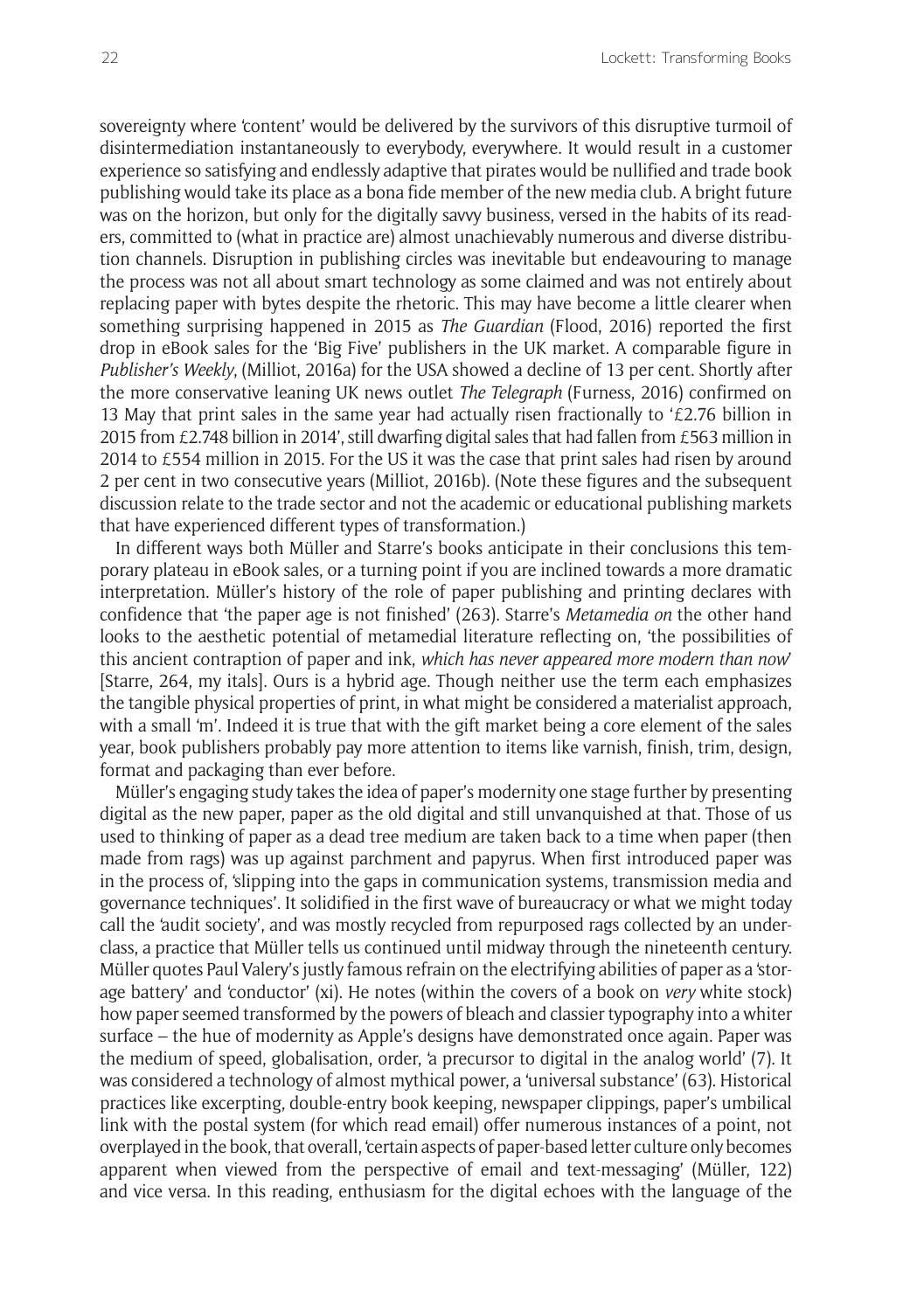technological sublime as that of paper before it. In practice there is and always have been overlapping technologies. As Müller says when speaking of newspapers, print and online, are not best thought of as opposites but, 'it would be more accurate to speak of different mixing ratios' (258). Such conclusions are somewhat hard won by the reader as the author's exposition is largely structured around the narrative history of institutions and even more via the closes of analysis of key texts from the literary canon at key moments by authors such as Cervantes, Defoe and Rabelais through to James Joyce and William Gaddis. While interpretations such as the discussion (86) of the symbolic significance of the blank page (a highlight of *White Magic*), are not without interest it is difficult to envisage students or scholars of the media absorbing all of these with relish. Correspondingly there is relatively little treatment of the book publishing or even printing industries beyond the mid nineteenth century and the transition to wood pulp, for example, arrives surprisingly late in the narrative which dwells on the pre-modern era and lacks some of the detail found in the author's explanation of how rags, made their way to became the raw material for the print surface – the paper – of the books of the day before technology rendered wood pulp economical (There is a parallel with the slow progress of computers here but in both cases the perceived need and desire to oust the older material, predated the reality). These caveats may not judge *White Magic* on its own terms, which is to revisit the general idea of the still lingering Gutenberg era and bind paper more centrally into the covers of a millennia-long history of overlapping communication technologies. In an excellent conclusion the author makes it very clear that this long, even epic, story of paper is to be continued.

*Metamedia* has a very different argument. Starre's book does not touch upon many aspects of the trade book publishing industry but is rather very concerned with its aesthetics, typography and production. His argument is that as a consequence of the digital revolution, 'American literature has begun to confront the unlikely amalgam of fixity, permanence and aesthetic flexibility embodied in its traditional paper container' (Starre, 7). He identifies a group of writers – notably Dave Eggers, Mark Danielewski and to a lesser extent Salvador Plascencia, Reif Larsen and Jonathan Safran Foer – that embody a trend whereby, 'unprecedented levels of bibliographical expressivity' (63) appear as a central feature of their works. For the reader there is the possibility of absorption, 'not merely in the narrative, but in the entire designed artefact' (172) Metamedia has nothing to do with metadata – the surrounding information and categorisation that underpin selling of many products (including books) in a digital space – the term it evokes on first reading. Its significance is rather that in Starre's words, 'A literary work becomes a metamedium once it uses specific devices to reflexively engage with the material medium to which it is affixed or in which it is displayed' (8). The practices of these writers are however linked to the market. With extreme attention paid to the material form of literary works, Starre suggests that the minute levels of awareness the books of his chosen authors draw to their own bibliographical codes are 'upping' their value, culturally and economically. It could be said that 'in a medial sense, one could thus claim, books canonize themselves' (Starre, 86). By taking control of the means of production – desktop publishing, printing, design – a writer/publisher like Eggers is also reasserting the autonomy of the literary system, resisting the lazy and generic design habits of the market with the end result being in this account not profit but 'beautiful things, in our hands' (Eggers' words, 87). It is difficult not to find this impulse and even Starre's understated enthusiasm for it rather hipsterish, the bibliographic equivalent of vinyl worship, but the author is aware of the paradoxes here. Starre does not disassociate himself from an aesthetic preference for complexity that for all the newly-enabled abilities of digital technology to enable authorial customisation and control in book production he dates back to Lawrence Sterne's *Tristram Shandy,* a major predecessor for writers in the growing modern metamedial canon he outlines.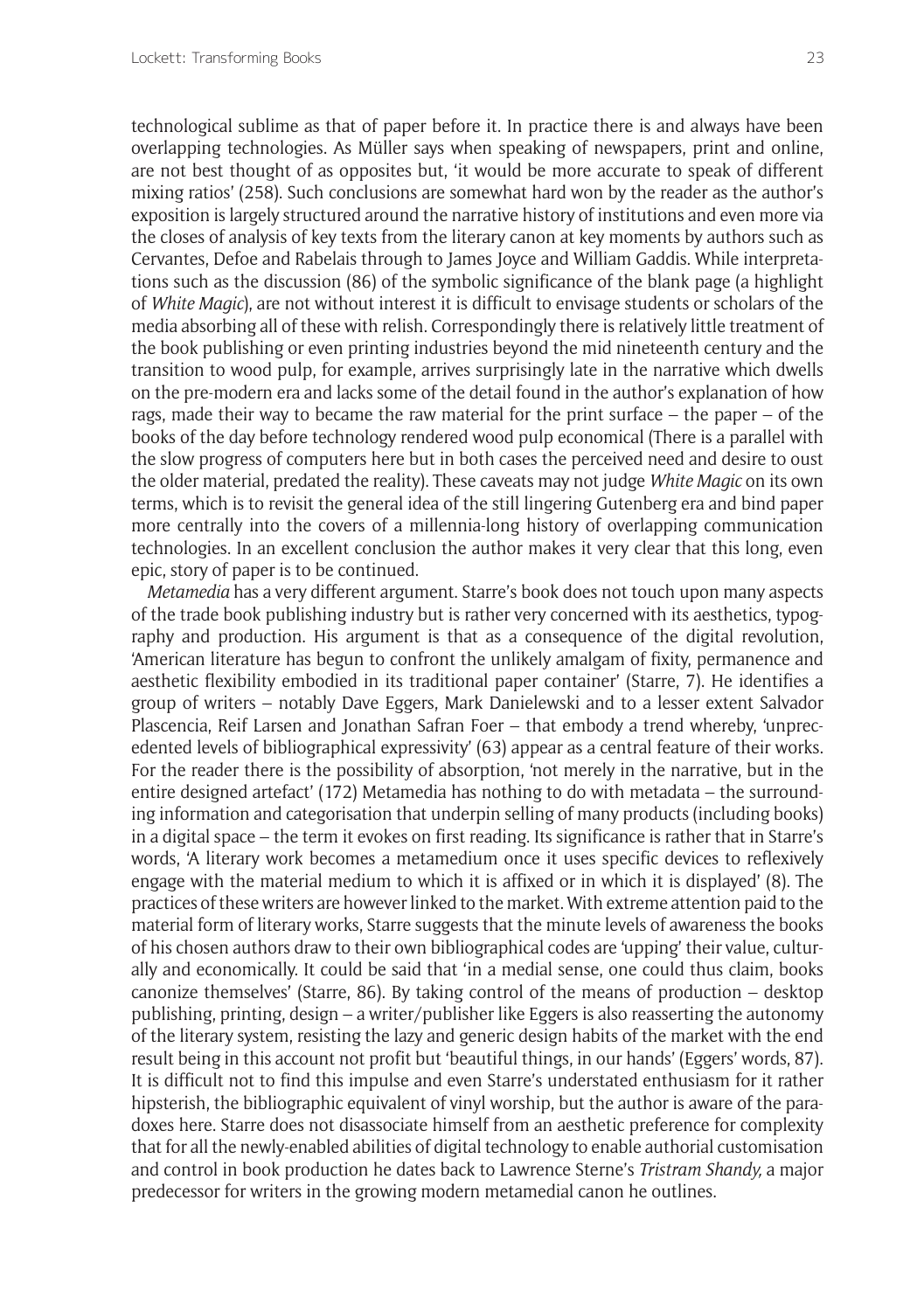Starre has an ongoing debate with the critic Sarah Brouillette who, following Bourdieu, he feels downplays the literary field's 'aesthetic interior' (Starre, 125) reflected in these metamedial texts. Thus in her reading of Eggers's work for example she does not see beyond the larger book industry world of capital and commodity production. Indeed, one of *Metamedia*'s finest features is an ability to engage in such side-debates, for instance where he debates the paradox of the rise of ergodic fiction at the same time as the eBook reader that, 'affected the entire literary system precisely because it seemed so far from revolutionary' (Starre, 20). Like many, one suspects – as many in the industry do – he laments the lack of innovation in a system still geared towards the aesthetically and generically familiar and that is still seemingly ill-disposed to the possibilities of hypertext. He is still hopeful for new aesthetic forms that might either dissolve the boundaries between readers and writers via, as some have postulated, an 'emergent paradigm of collaboration' (171). As he notes however, the 'rapid obsolescence' of digital devices and the transferability of digital mark-up languages will continue to 'forestall localized electronic writing' (117) and the track record of book publishers to engage productively in the world of apps, games and digitally-driven media beyond licensing for it is patchy at best. Starre also notes that for all the love and labour of some extraordinarily productive and hard-working authors, 'no literary author can credibly claim to have a decisive say in the development of devices like the Kindle or the iPad . . . [that] pass over the head of novelists' (262). This is true and whilst Amazon's Kindle has given self-publishing a big shot in the arm, its dominant market share of ebook sales (over 90 per cent in the UK) raises questions over sustainability and whether the game is not so much about consumers needs, but rather stifling competition in every corner of the sector.

Returning to 2016's reversal of recent trends, do these two books suggest an industry  $$ the production of long-form text content – that is both riven and fuelled by digitally driven creative disruption? Or rather one where paper still dominates, where the traditional gatekeepers, agents, editors, retailers, ably described by Thompson (2010) are still in place, and where the author-as-brand propels the marketing of titles (Brouillette, 2014) and in which big publishing and now big digital are stably dominant? The digital/print split may not be that big an issue in an environment where the big conglomerates always operate and lead in both channels. Amazon is the number one sales account for publishers of virtually any ilk in either channel. Self-publishing – in some respects a close relative to Starre's artisan authors – could offer a challenge to the publishing ecology but it is difficult to see beyond the Amazon behemoth already confirmed as the dominant route to market for self-propelled authors and even now extending its reach into its own physical book stores. Random House and Penguin's merger in 2013 was predicated on assembling a united force that might have the capacity *not* to have terms dictated to it by Amazon. So whether paper or digital, the most important future developments for books may turn out to be those that are substantially propelled by industry concentration in conventional political economy terms not the result of unforseen new digital technologies or the result of the paper v. digital struggle as we have so often been told. On the one side Amazon and, to an increasingly diminished extent, the likes of Apple and Kobo; on the other the 'Big Five' (Penguin Random House, Hachette, HarperCollins, Macmillan, Simon and Schuster) publishing conglomerates. This is a narrative largely of consolidation not revolution and opportunities increasingly shaped by corporatist agendas aimed at shaping market parameters and actively organising distribution chains for their benefit. If there is a counter-revolution driven by media then it has yet to surface or may even already be in retreat.

In their detailed accounts, Muller and Starre's work offers valuable ammunition to those who see a future for paper and see more continuities between the digital and paper eras for trade and literary publishing than disruptions. They both make a solid case that each offers